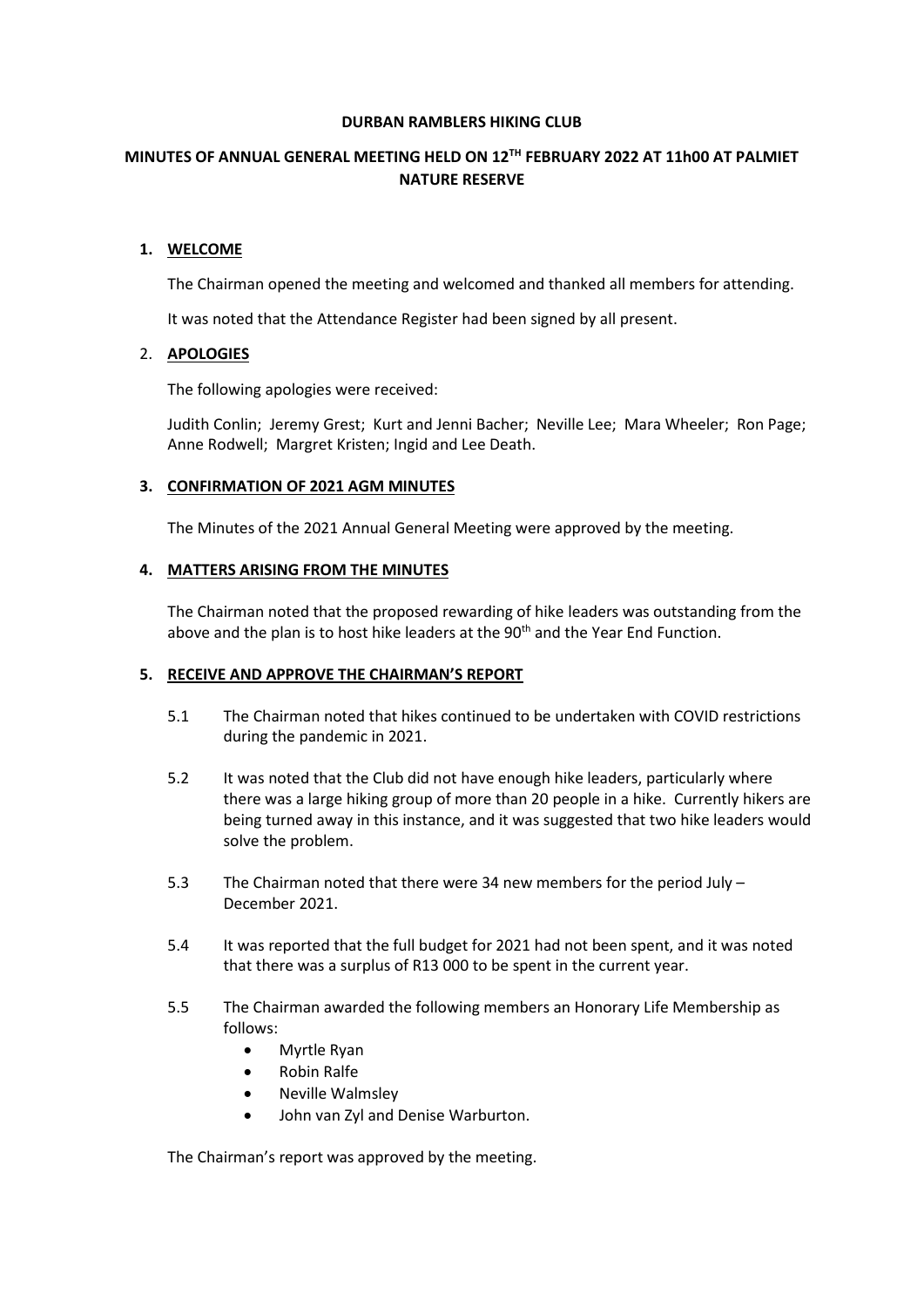# **6. RECEIVE AND APPROVE THE FINANCIAL REPORT**

The Club's Financial Statements were distributed to all attendees. The Treasurer, Ismail Vahed, delivered his final report as his three-year role tenure has come to an end.

He reported that the Club had a strong balance sheet. It was noted, however, that the COVID lockdown regulations and the July riots had disrupted the scheduled hiking programme, and the Club had felt this impact. As could be seen from the Income Statement, membership fees dropped significantly from R20 050 to R18 100. During the 2021 year, thirty-two memberships had to be written off due to non-payment together 4 deaths and a resignation.

During the same period, the Club had received 34 new Memberships. The Club's current membership stands at 219 members.

The Treasurer reviewed the Income and Expenditure Account for 2021.

- He noted that donations stood at R3 040
- Hiking costs were down.
- Recce costs were minimal. The Treasurer encouraged hike leaders to submit Recce claims.

Jenny Rooks and Colin Turner moved to accept the Treasurer's report, which was duly done by the meeting.

The Treasurer was congratulated on the professionalism of his report and presentation by Biff Maggs.

# **7. CONSIDER AND RATIFY SUBSCRIPTION FEES FOR 2022**

It was recommended that the fees for 2023 be retained at R100,00 per member, given the healthy financial status of the Club.

# **8. APPROVE ANY PROPOSED AMENDMENTS TO THE CLUB'S CONSTITUTION AND RULES**

# 8.1. **Extension of Committee Members' Role Tenure Period**

From a letter from Rolf Klein, it was proposed that the constitution be changed to extend Committee Members' three-year role tenure period beyond the three-year term. Rolf was of the view that this would assist the Club in the challenge of finding new committee members every three years, as well as retaining excellent performance and skills sets.

This was opened to the meeting for debate and a vote.

The meeting felt that the Club needed fresh new blood and ideas in order to keep it vibrant and relevant in its ability to meet future hikers' needs and wants, and voted to retain the current three-year tenure period and not to change the constitution.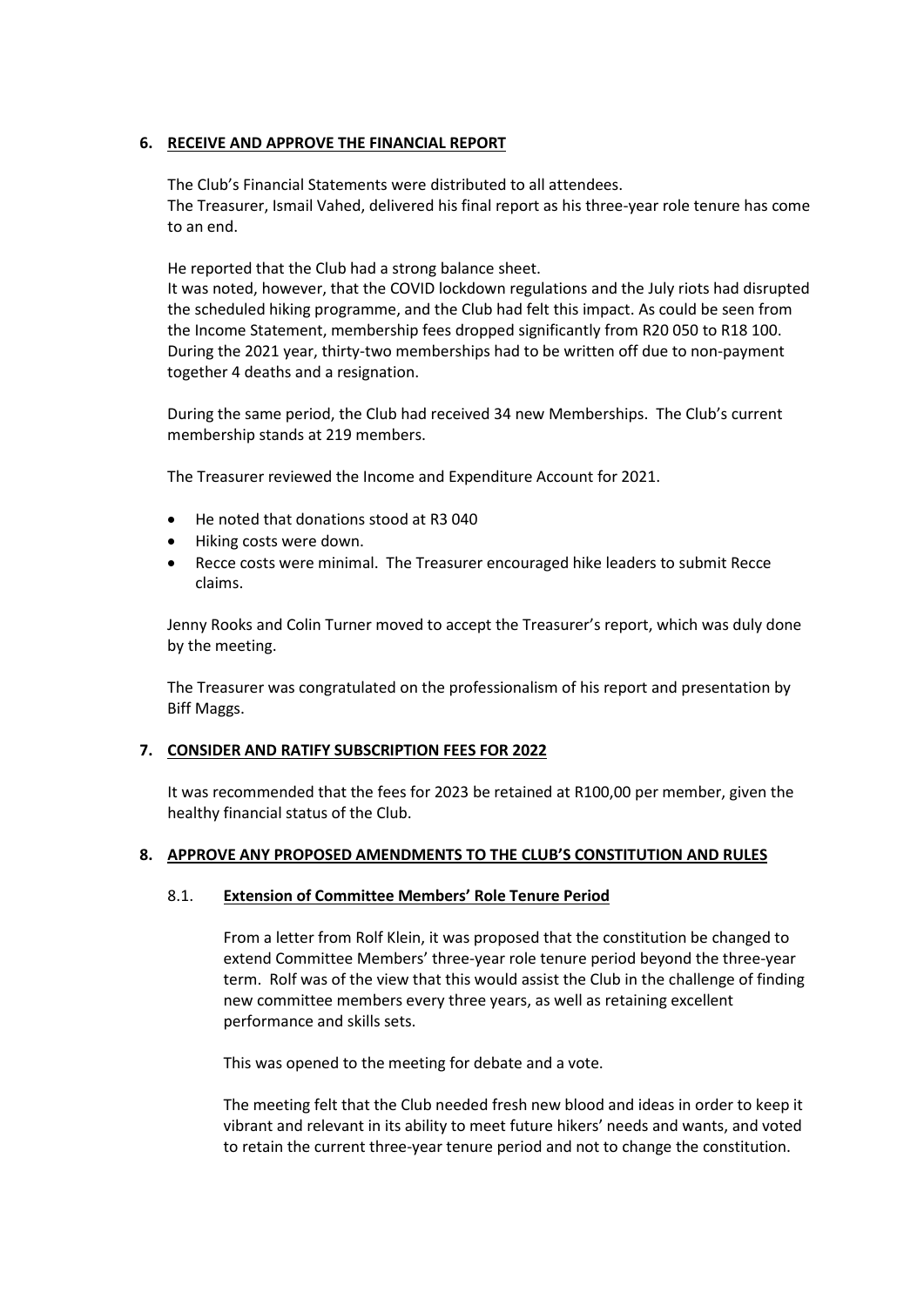# 8.2 **Children Indemnity Forms**

The Chairman proposed that the Constitution be amended to make provision for Indemnity forms to be signed by the parent/guardian of children under the age of 18 who are brought to hikes. This was approved by the meeting.

Generally it was confirmed that dogs could be brought to hikes at the discretion of the hike leaders and if the reserves/areas permitted.

It was also confirmed that no firearms would be allowed on hikes.

#### **9. TO ELECT NEW OFFICE BEARERS AND EXECUTIVE COMMITTEE MEMBERS FOR 2022**

- 9.1 **OFFICE: CHAIRMAN: NOMINEE: PHILIP COLLYER PROPOSER:** Biff Maggs **SECONDER:** Merle MacKenzie
- 9.2 **OFFICE: SECRETARY: NOMINEE: LISA LA COMMARE PROPOSER:** Philip Collyer **SECONDER:** Coleen Seath
- 9.3 **OFFICE: TREASURER: NOMINEE: BIFF MAGGS PROPOSER:** Ann Olds **SECONDER:** Colin Turner
- 9.4 **OFFICE: SUNDAY HIKE ORGANISER NOMINEE: RANI REDDY PROPOSER:** Stella Wells **SECONDER:** Ismail Vahed
- 9.5 **OFFICE: SATURDAY HIKE ORGANISER NOMINEE: GIL KRAUSPE PROPOSER:** Ann Olds **SECONDER:** Biff Maggs
- 9.6 **OFFICE: SOCIAL ORGANISER (90TH ANNIVERSARY CELEBRATION) NOMINEE: BIFF MAGGS ASSISTED BY:** Coleen Seath & Stella Wells
- 9.7 **OFFICE: MAGAZINE ORGANISER NOMINEE: MERLE MACKENZIE PROPOSER:** Ann Olds **SECONDER:** Jenny Rooks

# 9.8 **OFFICE: PUBLICITY ORGANISER NOMINEE: ANA BARBOSA PROPOSER:** Biff Maggs **SECONDER:** Jonathan Sampson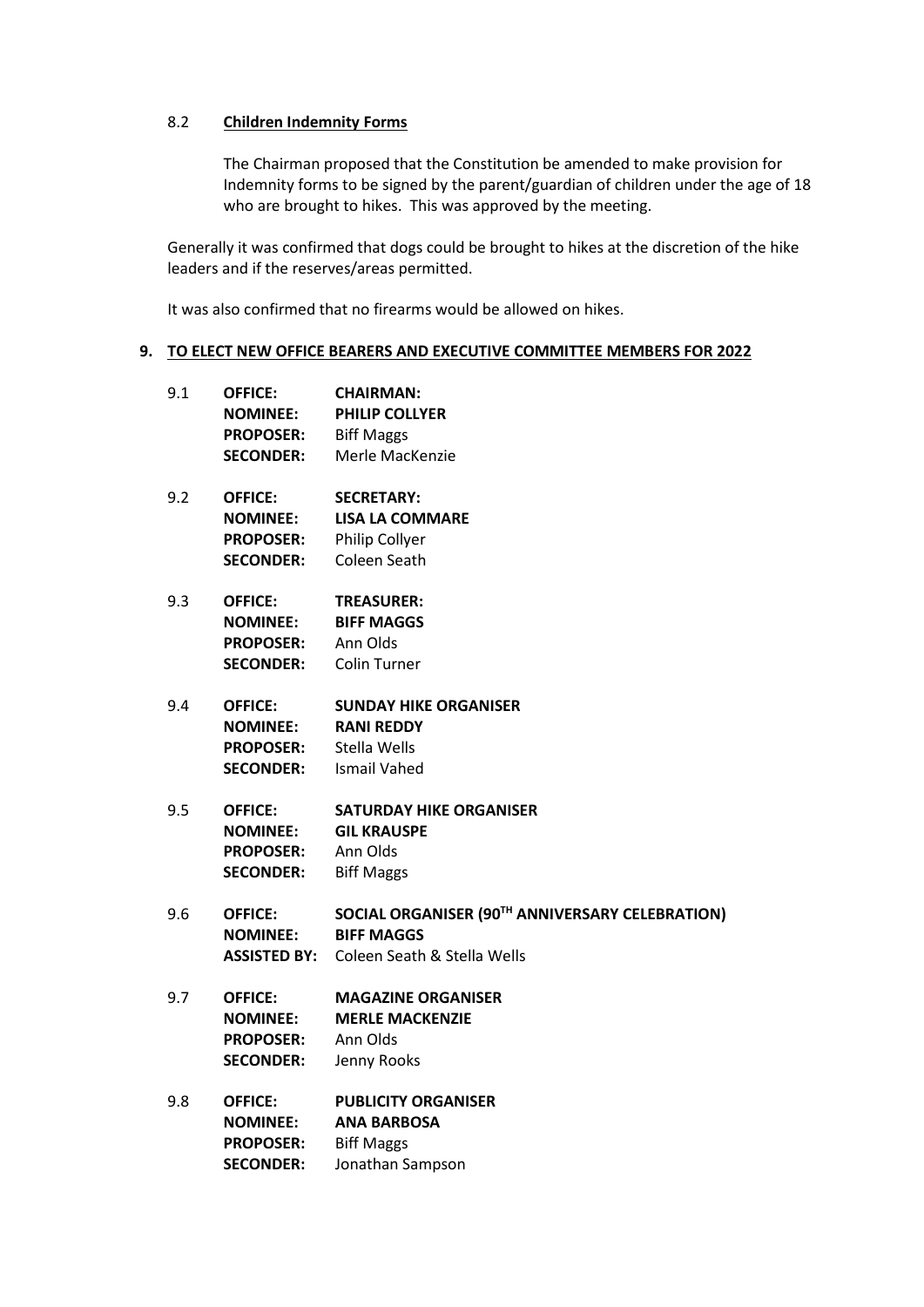**9.9 OFFICE: WEEKENDS AWAY NOMINEE: JONATHAN SAMPSON PROPOSER:** Ismail Vahed **SECONDER:** Merle Mackenzie

#### **10. ELECTION OF HONORARY AUDITOR**

It was proposed by Nevil Walmsley that Rolf Klein be nominated as the Club's Honorary Auditor. This was seconded by Colin Turner.

#### **11. PRESENTATION OF FLOATING TROPHY**

The Chairman awarded Diana Patoir a floating trophy for her outstanding service and contribution to the Club in both of her roles as Club Secretary and Publicity Organiser.

# **12. OTHER BUSINESS (ON WHICH DUE NOTICE HAD BEEN GIVEN)**

#### 12.1 **90th Anniversary Celebration**

The Chairman noted that the Club has total funds of R101 000 in its bank account. He proposed to put aside a budget for the above social celebration, as follows:-

- R9 000 towards the venue costs.
- R9 000 towards hike leaders' meal costs.
- R3 000 towards honorary member meal costs.

The meeting approved the above budget allocation.

#### 12.2 **New Germany Nature Reserve Financial Assistance**

The Chairman proposed an assistance allocation of R15 000 from the Club's budget towards the repair of walkways to the above nature reserve, or a similar reserve.

After discussion, the meeting approved this assistance allocation towards New Germany Nature Reserve on the basis that the funds are be used for the repair of the walkways and not towards the clearing of paths, which was the responsibility of the individual reserves.

# 12.3 **Proposed Budget Allocation Towards Local Hike Guides**

The Chairman proposed an allocation of R3 000 per year from the Club's budget towards the utilization of local guides in specific hikes where specialized hiking expertise is deemed to be required. This would enable the Club to undertake a variety of hikes which might otherwise not be viable, as well as to support local businesses.

After discussion and a general vote, this budget allocation was approved.

#### 13 **IN MEMORIUM**